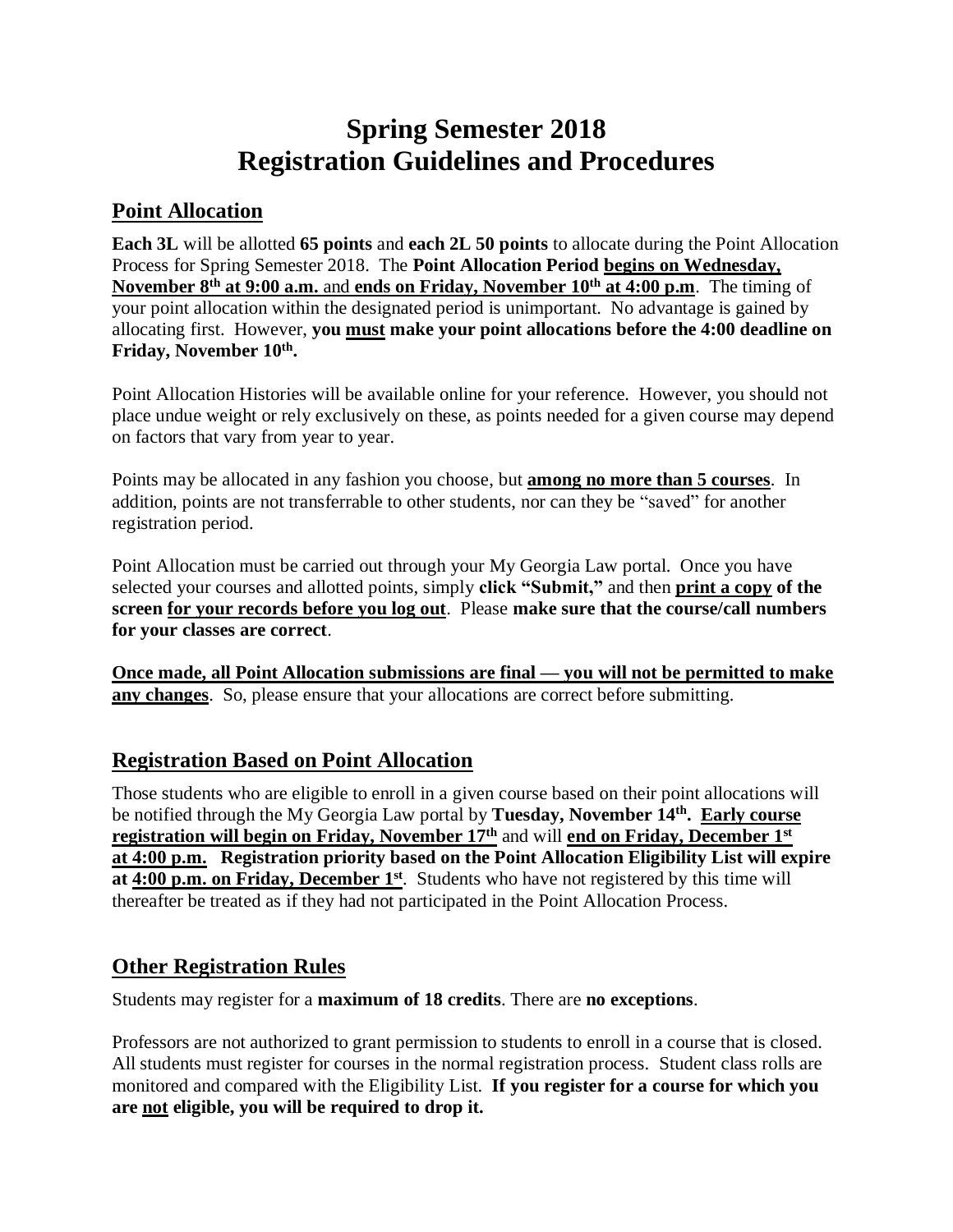### **Late Registration/Schedule Adjustment Period**

The **Late Registration/Schedule Adjustment Period for enrollment in classes that are still OPEN will begin on Monday, December 4th .** The period will **end on Monday, January 8 th , 2018 at 4:00 p.m.** Because the Law School's registration process does not operate on a firstcome, first-served basis, if an open course ends up oversubscribed, a lottery will be held in order to determine which students receive the available seats.

## **Courses Outside the Law School**

Up to six hours of credit for graduate-level courses outside the Law School may be applied toward the J.D. degree. Registration for such courses requires permission of the Associate Dean for Academic Affairs. Students must demonstrate the relevance of an outside course to their legal education and/or career plans. Student requests must be made to the Associate Dean in writing or by email no later than **4:00 p.m. on Friday, December 1 st** . The request must include the course name, number and description, as well as an explanation of why the student wishes to take the course and how it relates to his or her legal education and/or career objectives.

## **Drop/Add Period**

Classes will begin on **Tuesday, January 9 th** and the **Drop/Add Period will begin at 9:00 a.m.** on that same day. The Drop/Add Period will end on Monday, January 15<sup>th</sup>.

Courses **closed** at the beginning of Drop/Add **will remain closed for the semester**.

**Once the Drop/Add Period ends, all student schedules will be considered final.** Further adjustments are left to the discretion of the Associate Dean for Academic Affairs and will only be permitted in exceptional circumstances.

*Special Notice to Clinic/Externship Students***: If you are enrolling in a clinic or externship course, you will not be permitted to change the number of credits that you are seeking following the expiration of the Drop/Add Period. These courses are set up as allowing registration for variable credit hours, so when registering for these courses in Athena you MUST select the correct number of credit hours for your individual registration preferences.**

## **Withdrawal**

The deadline for withdrawal from a course is **Thursday, March 19**. Absent exceptional circumstances, after that date, students withdrawing will receive a grade of WF.